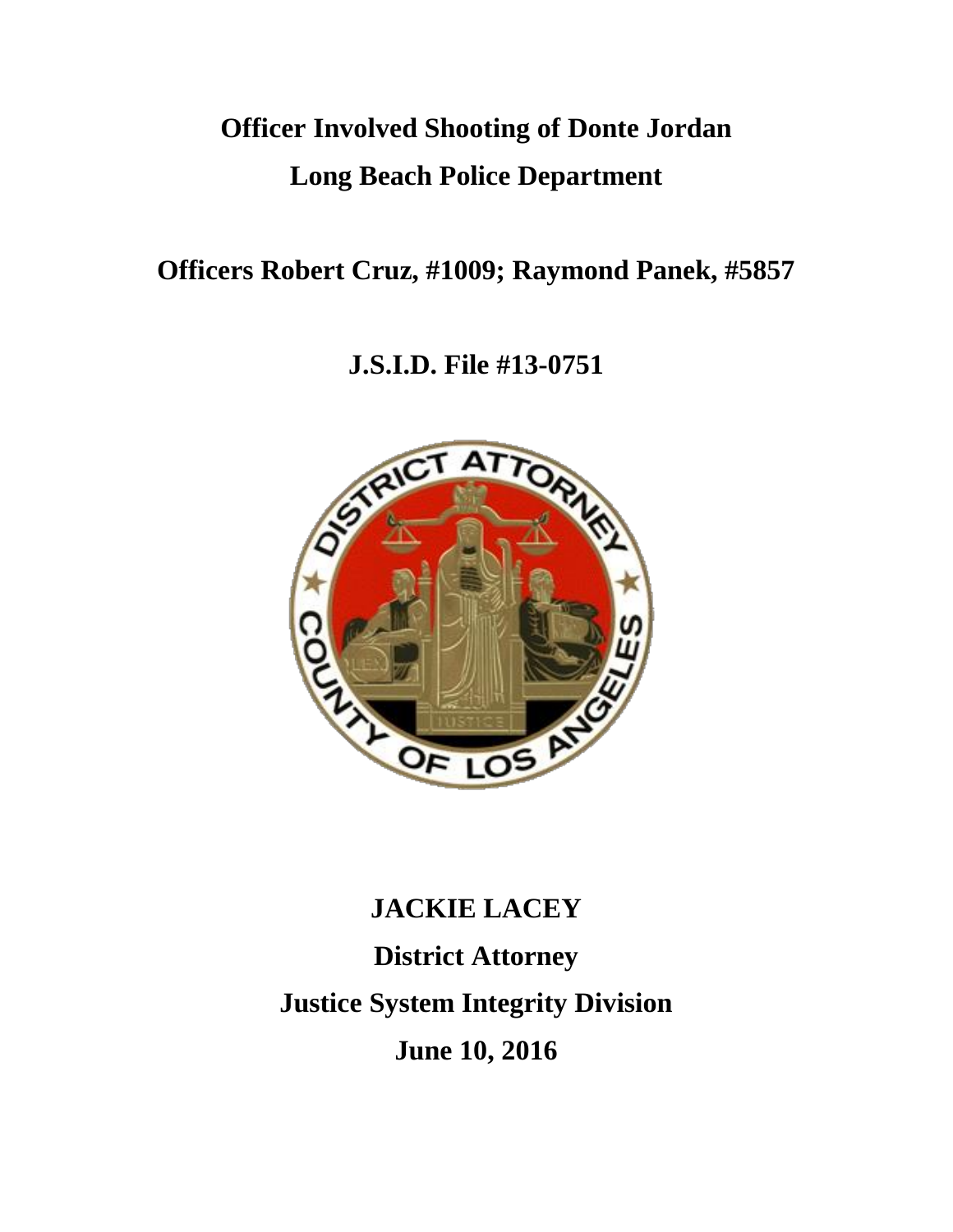#### **MEMORANDUM**

| TO:             | <b>CHIEF ROBERT G. LUNA</b><br>Long Beach Police Department<br>400 W. Broadway<br>Long Beach, California 90802 |
|-----------------|----------------------------------------------------------------------------------------------------------------|
| FROM:           | JUSTICE SYSTEM INTEGIRTY DIVISION<br>Los Angeles County District Attorney's Office                             |
| <b>SUBJECT:</b> | <b>Officer Involved Shooting of Donte Jordan</b><br><b>J.S.I.D.</b> File #13-0751<br>L.B.P.D. File #13-68947   |
| DATE:           | June 10, 2016                                                                                                  |

The Justice System Integrity Division of the Los Angeles County District Attorney's Office has completed its review of the November 10, 2013, fatal shooting of Donte Jordan by Long Beach Police Officers Robert Cruz and Raymond Panek. We have determined that these officers acted lawfully in self-defense and in defense of each other.

The following analysis is based upon a series of reports prepared by the Long Beach Police Department (LBPD). The District Attorney Command Center was notified of this shooting at 10:00 p.m. on November 10, 2013. The District Attorney Response Team responded to the location of the shooting where they received a briefing and "walk-through" of the scene. No compelled statements were presented or considered for purposes of this analysis.

#### **FACTUAL ANALYSIS**

On November 10, 2013, at approximately 5:49 p.m., LBPD received multiple 9-1-1 calls reporting that an individual was shooting a gun at the Shell gas station located at the intersection of West Anaheim Street and Magnolia Avenue in the City of Long Beach. Several of the callers also reported that the male shot multiple times at a vehicle that had pulled into the gas station. The shooter was described by one caller as a skinny black male, approximately 30 to 35 years old, wearing a white dress shirt and black or blue pants. A second caller described the shooter as a black male, 20 to 30 years old, wearing a long sleeve brown and white shirt with black pants.

At approximately 5:50 p.m., both Officer Cruz and Officer Panek radioed that they were responding to the location. Both officers were assigned to one-man marked police cars and in full police uniform. Cruz and Panek arrived at the location almost simultaneously and stopped their vehicles on West Anaheim Street, east of the intersection of West Anaheim Street and Magnolia Avenue.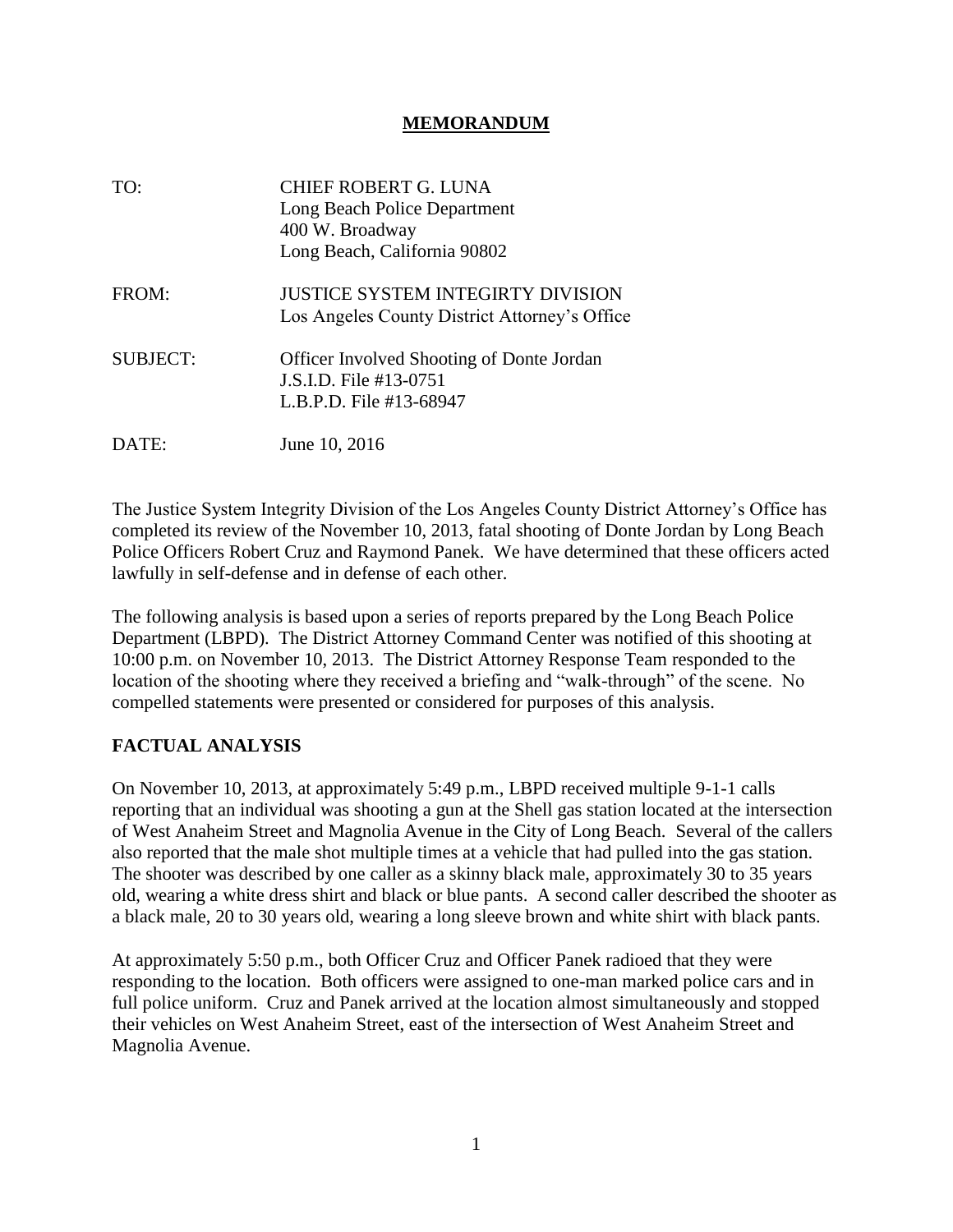Panek saw Donte Jordan walking eastbound on the sidewalk on the north side of West Anaheim Street. Jordan matched the description provided by the  $9-1-1$  callers.<sup>1</sup> Panek exited his vehicle and moved to the sidewalk approximately 15 yards behind Jordan. Panek drew his service weapon and began to follow Jordan.

During this same period, Cruz exited his vehicle and observed Jordan walking eastbound at a fast pace holding items in both his right and left hands. Cruz drew his service weapon and ordered Jordan to "Stop!" multiple times. Jordan refused and continued walking east on West Anaheim Street. Cruz paralleled Jordan by walking in the street south of Jordan and continued to order Jordan to "Stop!" and to "Show me your hands!" Jordan refused.

As Jordan continued to walk east on the sidewalk, he turned his head over his left and right shoulders toward Panek and Cruz. Panek heard Jordan state, "What I did?" and "Fuck y'all." Panek ordered Jordan to "Stop!" and to "Show me your hands!" approximately five times. Jordan refused. Panek saw Jordan holding what he believed was a small black handgun in his right hand. Panek became concerned because he knew that a bar was open near the corner of West Anaheim Street and Chestnut Avenue approximately 80 to 100 feet from Jordan's location. Based on his knowledge of the area, Panek also believed that there were likely to be pedestrians in that area.<sup>2</sup> As Jordan neared the intersection of West Anaheim Street and Chestnut Avenue, Panek fired his service weapon at Jordan two to three times.<sup>3</sup>

Cruz heard Panek's gunfire and observed that Jordan did not react. However, Cruz saw Jordan drop one of the items he was holding from his right hand onto the sidewalk. Cruz believed that this item was a cellphone.<sup>4</sup> Jordan continued to walk east on West Anaheim Street still holding an object in his left hand. Cruz believed that this object was a handgun.<sup>5</sup> Cruz was also concerned that Jordan was approaching an area with high pedestrian traffic. Cruz continued to command Jordan to "Stop!" and to put his hands up. Jordan ignored those commands.

 $\overline{a}$ 

<sup>&</sup>lt;sup>1</sup> At the time of this incident Jordan was 39 years old. He stood six feet three inches tall and weighed 185 pounds. He was African American and was wearing a white dress shirt and dark pants.

<sup>&</sup>lt;sup>2</sup> Panek's knowledge was based on working as a patrol officer in this area for 13 years. He was aware that the bar on the corner of Chestnut Avenue and Anaheim Street was open for business at the time of this incident and that there was significant pedestrian and vehicle traffic at this time of day at the intersection of Chestnut Avenue and Anaheim Street. Witness Juan Vasquez was traveling westbound in a vehicle on Anaheim Street at the time of this shooting. Witness Christina Estrada was standing in front of the open bar at the corner of Chestnut Avenue and Anaheim Street at the time of the shooting. It is unknown how many other pedestrians and drivers were in close proximity to the intersection at the time of the shooting.

<sup>3</sup> Panek was armed with a Springfield Armory 1911-A1 .45 caliber semi-automatic firearm. Cruz was armed with a Springfield Armory 1911-Operator .45 caliber semi-automatic firearm. Panek believed his shots hit Jordan but they did not appear to affect him. Based on the approximate distance between Jordan and Panek and the location of Panek's shell casings, Jordan was approximately 40-50 feet from the intersection when Panek fired.

<sup>4</sup> This object was in fact the firearm that Jordan had used to shoot at the Shell gas station. From the crime scene photograph the firearm appears to be a small black semi-automatic handgun. The firearm is described in the property reports as a black .25 caliber Beretta Jetfire handgun.

 $\frac{5}{5}$  This was a cell phone which was later recovered next to Jordan's body. From crime scene photos the cell phone appears be a black smart phone. The phone is described in the property reports as a black Metro PCC Cool Pad cell phone.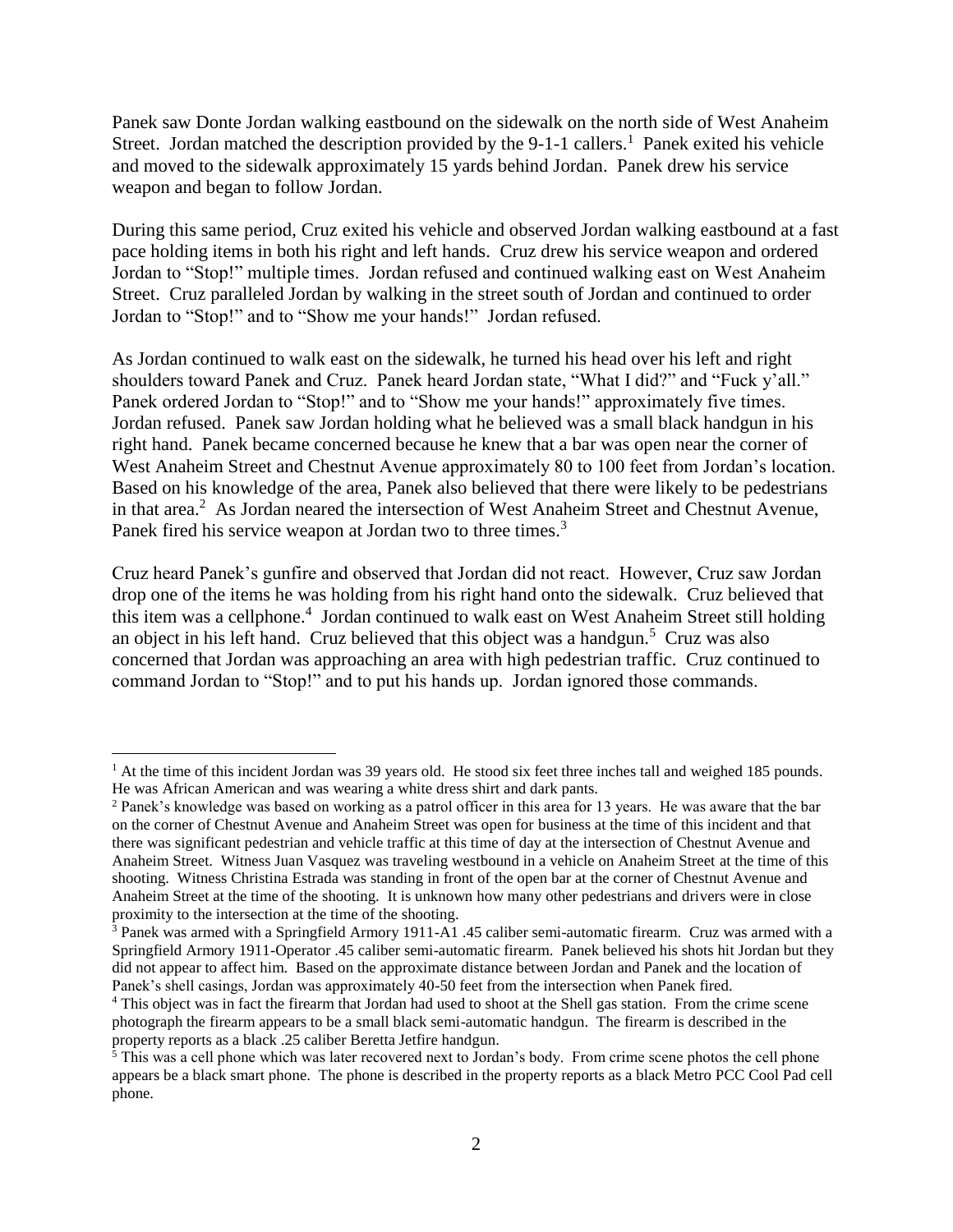As Jordan began crossing Chestnut Avenue, Cruz sped up to shorten the distance between himself and Jordan.<sup>6</sup> Jordan began to turn toward Cruz and Panek with a dark object in his left hand. Believing that Jordan was about to shoot either him or Panek, Cruz fired his service weapon twice at Jordan. At almost the same time, Panek fired his service weapon two or three more times striking Jordan in the back.<sup>7</sup> Jordan fell to the ground and was detained.

An ambulance was summoned and Jordan was transported to Saint Mary's Medical Center. Jordan did not survive.

Witness Juan Vasquez was traveling westbound in a vehicle on Anaheim Street when he observed a "black and white" police car stop in the middle of Anaheim Street. Vasquez was driving and stopped his vehicle west of Chestnut Avenue because of the police activity. Vasquez saw police officers outside of their vehicles pointing their guns at an African American male and heard the police telling the man to stop. The male did not stop. Vasquez did not see if the male had any object in his hands. Vasquez then heard three or four shots which he believed were fired by the police officers and saw the male fall to the ground.

Christina Estrada was standing outside of a bar located at 347 West Anaheim Street when she saw an African American male walking east on the north Sidewalk of Anaheim Street. She saw more than one police officer outside of their cars pointing guns at the male and ordering him to stop. The male did not stop, instead yelling "Why? Why?" She did not see if the male was armed or had any object in his hands. She said after the male refused to stop the police shot him.

A .25 caliber Beretta semi-automatic handgun was located on the north sidewalk of West Anaheim Street approximately 55 feet from Jordan's location at the time he was shot. Subsequent testing determined that this firearm was operational and that the shell casings recovered from the Shell gas station were fired from this firearm.

On November 13, 2013, Deputy Medical Examiner Dr. Cho Lwin conducted an autopsy on Jordan's body. Dr. Lwin ascribed the cause of death to multiple gunshot wounds. Post-mortem toxicology tests of Jordan's blood revealed the presence of cocaine, marijuana and phencyclidine.

 $\overline{a}$ 

<sup>6</sup> The intersection of Chestnut Avenue and Anaheim Street is a commercial area illuminated by overhead street lights and incidental light from the commercial establishments.

<sup>&</sup>lt;sup>7</sup> No forensic comparison was conducted of the bullets fired from Panek's and Cruz's firearms and any bullets recovered during Jordan's autopsy. Accordingly, it cannot be conclusively determined which officers' bullets struck Jordan. Panek did not describe seeing Jordan drop any item as he walked toward the intersection of Anaheim Street and Chestnut Avenue, nor did he describe seeing any object on the sidewalk along the path that Jordan walked. There is no indication in the submitted materials that Cruz communicated his observations regarding the object Jordan dropped to Panek during the course of this incident. There was no video of the officer involved shooting. There were multiple witnesses to Jordan's apparent drug intoxication, his anger and shouting, his discharging a firearm at the Shell gas station and to his walking down Anaheim Street toward Chestnut Avenue holding a handgun.